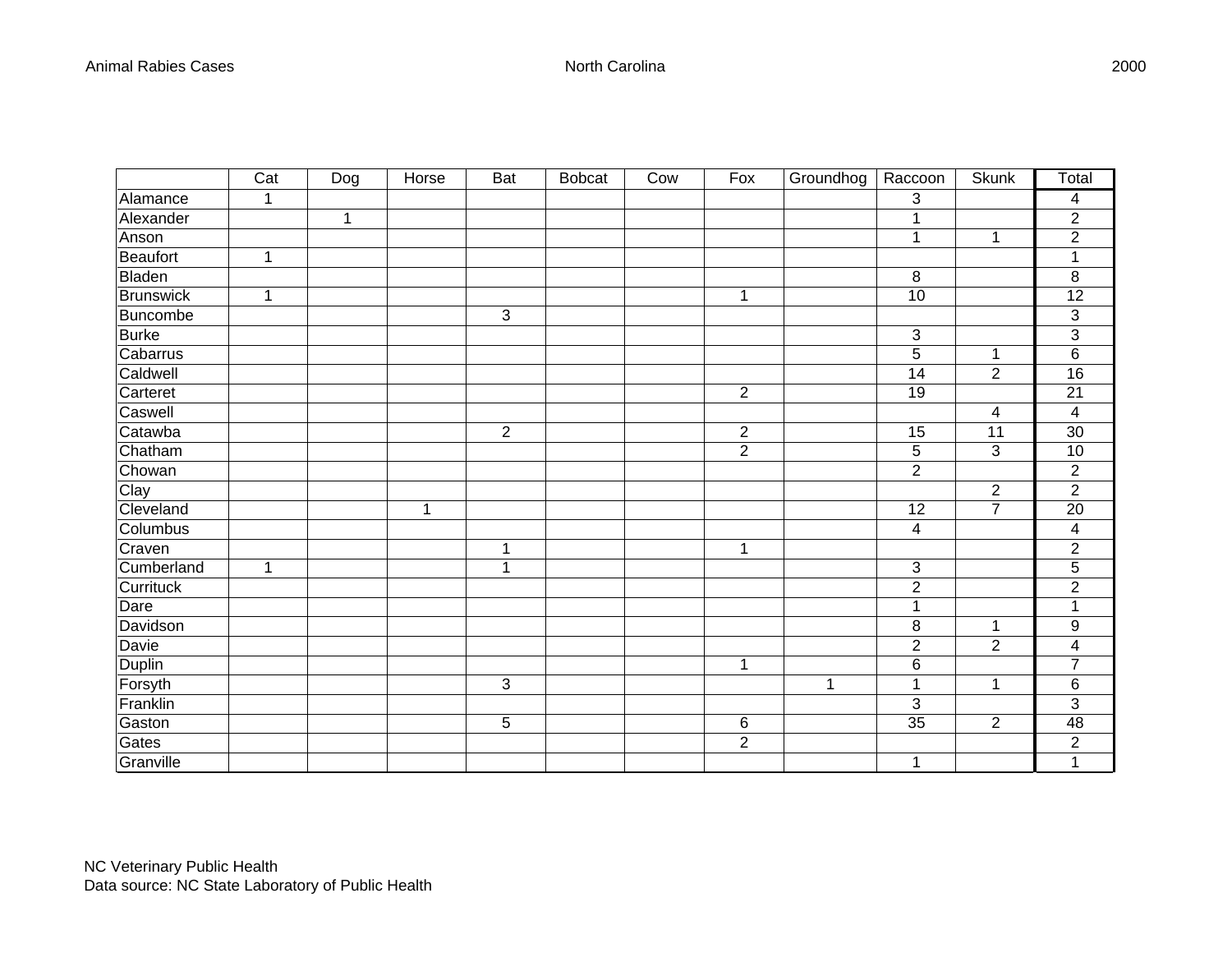|                | Cat | Dog            | Horse | <b>Bat</b>     | <b>Bobcat</b> | Cow | Fox              | Groundhog | Raccoon          | <b>Skunk</b>   | Total            |
|----------------|-----|----------------|-------|----------------|---------------|-----|------------------|-----------|------------------|----------------|------------------|
| Guilford       |     |                |       | 3              |               |     |                  |           | 3                | $\overline{2}$ | 8                |
| <b>Halifax</b> |     |                |       |                |               |     |                  |           | 2                |                | $\overline{2}$   |
| Harnett        |     | 1              |       |                |               |     | 1                |           | 3                |                | 5                |
| Henderson      |     |                |       |                |               |     |                  |           | 15               |                | 15               |
| Hoke           |     |                |       |                |               |     |                  |           | $\overline{2}$   |                | $\overline{2}$   |
| Iredell        |     |                |       |                |               |     | $\boldsymbol{2}$ |           | $\boldsymbol{9}$ | 8              | 19               |
| Johnston       |     |                |       |                | 1             |     |                  |           | $\boldsymbol{9}$ |                | 10               |
| Jones          |     |                |       |                |               |     |                  |           | 1                |                | 1                |
| Lee            |     |                |       | 1              |               |     |                  |           | $\overline{2}$   |                | 3                |
| Lenoir         |     |                |       |                |               |     | $\mathbf 1$      |           | 1                |                | $\overline{2}$   |
| Lincoln        |     |                |       |                |               |     |                  |           | 4                | $\overline{2}$ | $\overline{6}$   |
| Mecklenburg    | 1   |                |       | 5              |               |     | 4                |           | 12               |                | 22               |
| Montgomery     |     |                |       | $\mathbf{1}$   |               |     |                  |           | $\overline{2}$   | $\mathbf{1}$   | 4                |
| Moore          | 1   |                |       |                |               |     | $\overline{2}$   |           | 8                |                | 11               |
| <b>Nash</b>    |     |                |       |                |               |     |                  |           | $\overline{2}$   |                | $\overline{2}$   |
| New Hanover    |     |                |       |                |               |     |                  |           | 3                |                | $\overline{3}$   |
| Northampton    |     |                |       |                |               |     |                  |           | 1                |                | 1                |
| Onslow         |     |                |       |                |               |     |                  |           | 1                |                | $\mathbf 1$      |
| Orange         |     |                |       | $\overline{2}$ |               |     |                  |           | 7                |                | $\boldsymbol{9}$ |
| Pasquotank     |     |                |       |                |               |     |                  |           | $\overline{2}$   |                | $\overline{2}$   |
| Pender         | 1   | $\overline{2}$ |       |                |               |     | 1                |           | $\overline{7}$   |                | 11               |
| Person         |     |                |       | 1              |               |     |                  |           | 3                | 1              | 5                |
| Pitt           |     |                |       |                |               |     | 1                |           | 1                |                | $\overline{2}$   |
| Polk           |     |                |       |                |               |     |                  |           |                  | 1              | $\overline{2}$   |
| Randolph       |     |                |       | $\overline{2}$ |               |     | 1                |           | $\boldsymbol{2}$ | 1              | $\,6$            |
| Richmond       |     |                |       |                |               |     |                  |           | 8                |                | 8                |
| Robeson        |     |                |       |                |               |     |                  |           | 5                |                | 5                |
| Rockingham     |     |                |       |                |               |     | 1                |           | 3                |                | 4                |
| Rowan          |     |                |       | 3              |               |     |                  |           | 11               | $\,6$          | $\overline{20}$  |
| Rutherford     |     |                |       |                |               |     | 1                |           | 6                |                | $\overline{7}$   |